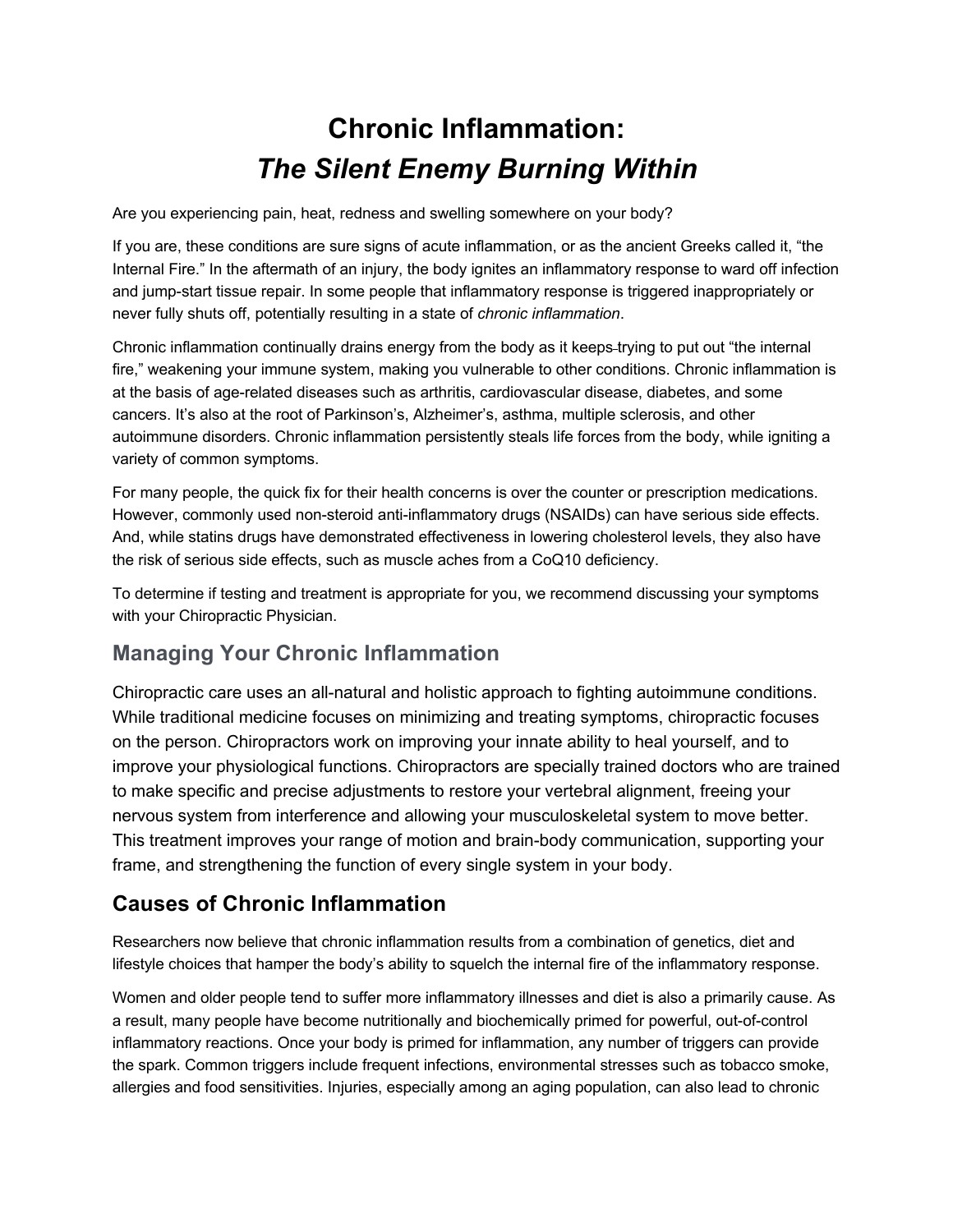inflammation. Additional triggers include hypertension, hyperglycemia, and diet imbalances. If you are overweight, you have a greater risk of developing adult-onset diabetes.

A 2003 study suggested two possible keys regarding estrogen's effects on inflammation: first, the type of estrogen, and second, the method of administration. A depletion of cortisol, the "stress" hormone, is also often implicated in furthering an inflammatory condition. The problem with cortisol occurs when inflammation doesn't stop, and constant stress means constant secretion of cortisol. With the chronic stress, you can create more visceral (belly) fat. This condition causes a new round of cortisol secretion, resulting in you getting fatter and winding up with chronic silent inflammation.

### **Implications for Disease**

Inflammation may be the underlying reason for high levels of LDL cholesterol, which is the best marker of future cardiovascular disease. Research showed people with high inflammatory marker levels were 4.5 times more likely to have a heart attack. Women with the highest levels of inflammatory markers were almost 16 times more likely to develop diabetes. High levels exist in people who suffer recurrent heart attacks or angina. Inflamed arteries can also trigger the formation of clots and plaque along with a risk of stroke and Alzheimer's disease, and some cancers. Other heart disease risk factors, such as obesity, lack of exercise, smoking, and high blood pressure, are all known to increase inflammation.

Obesity is associated with inflammatory conditions. Body fat produces hormones, including those that control our immune system. Too much of certain hormones can put your body in a chronic state of insulin resistance—and low-level inflammation.

#### **Treatment - Putting Out Your Fire**

In search of better ways to "cool off" the body's inflammatory responses, treatments are now looking beyond the medicine cabinet to the kitchen cabinet and the gym. It is recommended patients start a healthier lifestyle, specifically quitting smoking, and improve their diet and workout habits. Diet is key to putting out the burning ember within and recommended dietary changes and nutritional supplements help squelch the body's inflammatory response and normalize the body's immune response.

Our doctors can provide a personalized diet and exercise plan, that can include eating right, getting exercise, losing weight and reducing stress, all designed to stop the overproduction of hormones that cause chronic inflammation. A typical "anti-inflammatory" diet seeks to amplify the body's own antiinflammatory substances. Recommended "anti-inflammatory" foods are protein eaten in moderation, carbohydrates and dietary fats. One diet separates foods into "hot" and "cold" groups. Hot foods" set the stage for inflammation. They include: most vegetable oils and food fried in them, margarine and most salad dressings, baked goods, many packaged foods, fast food meals, and sugared beverages. "Cold" foods help douse inflammation. It is recommended to consume more: olive oil, fish (particularly cold-water species), fresh vegetables, low-sugar fruits, free-range beef, chicken, and game, and mineral water. By replacing "hot" foods with "cold" ones, you boost your levels of anti-inflammatory vitamins, minerals, proteins, and omega-3 fatty acids, while reducing your levels of inflammatory fats.

Plus, an anti-inflammatory diet also reduces body fat and helps to curtail excess insulin levels, providing additional health benefits. Avoiding situations that trigger inflammation is necessary for giving your immune system time to "cool off" and dial down the inflammatory response.